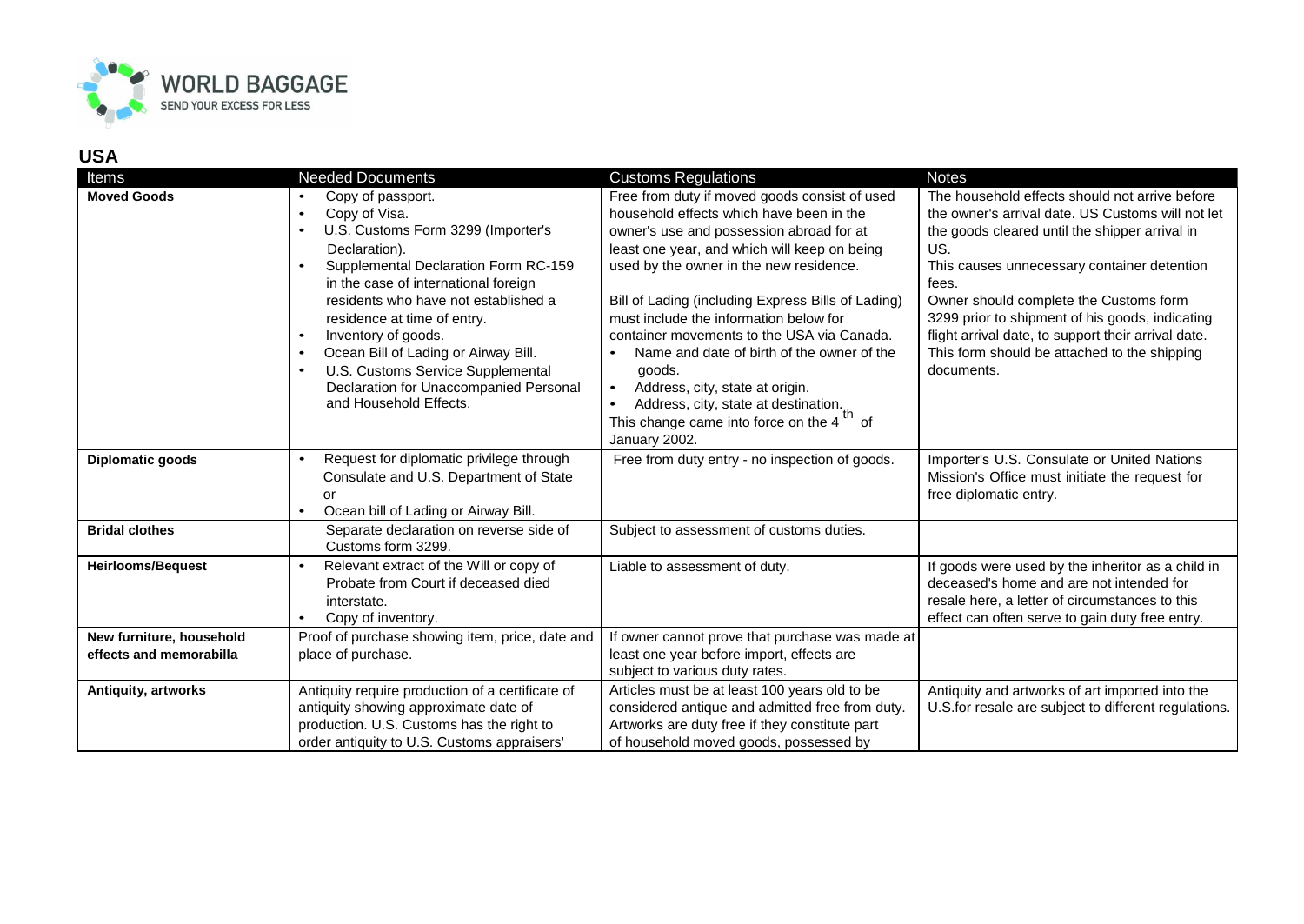

| Items                                                                 | <b>Needed Documents</b>                                                                                                                                                                                                                                                                                                                                                                                                                                                                                                                                                                    | <b>Customs Regulations</b>                                                                                                                                                                          | <b>Notes</b>                                                                                                                                                                                                                                                                                                                                                                                                                                                                                                                                                                                                                                                                                                                                                                                                                                                         |
|-----------------------------------------------------------------------|--------------------------------------------------------------------------------------------------------------------------------------------------------------------------------------------------------------------------------------------------------------------------------------------------------------------------------------------------------------------------------------------------------------------------------------------------------------------------------------------------------------------------------------------------------------------------------------------|-----------------------------------------------------------------------------------------------------------------------------------------------------------------------------------------------------|----------------------------------------------------------------------------------------------------------------------------------------------------------------------------------------------------------------------------------------------------------------------------------------------------------------------------------------------------------------------------------------------------------------------------------------------------------------------------------------------------------------------------------------------------------------------------------------------------------------------------------------------------------------------------------------------------------------------------------------------------------------------------------------------------------------------------------------------------------------------|
|                                                                       | stores for an independent appraisal.                                                                                                                                                                                                                                                                                                                                                                                                                                                                                                                                                       | owner for at least one year and are not intended<br>for resale.                                                                                                                                     |                                                                                                                                                                                                                                                                                                                                                                                                                                                                                                                                                                                                                                                                                                                                                                                                                                                                      |
| Jewels and valued metal articles                                      |                                                                                                                                                                                                                                                                                                                                                                                                                                                                                                                                                                                            | Silverware and ornaments are duty free when<br>imported as part of normal household goods.                                                                                                          | Jewels must not be included with household<br>effects but should accompany owner on arrival.                                                                                                                                                                                                                                                                                                                                                                                                                                                                                                                                                                                                                                                                                                                                                                         |
| <b>Computers</b>                                                      | See moved goods.<br>$\bullet$<br>Specify on inventory, make, model, serial<br>$\bullet$<br>number, value, country of manufacture<br>and where located in shipment. (ex. lift van<br>- rear of container etc.).                                                                                                                                                                                                                                                                                                                                                                             | Liable to assessment of duty.<br>US Customs will confiscate computers which<br>are deemed counterfeit or private.                                                                                   | Is to be placed within shipment. so that US<br>Customs have easy access.<br>Remarks: applicable either when imported as<br>part of moved goods or as personal luggage.                                                                                                                                                                                                                                                                                                                                                                                                                                                                                                                                                                                                                                                                                               |
| <b>Automobiles including</b><br>motorcycles, caravans and<br>trailers | Proof of ownership.<br>$\bullet$<br>Steam cleaning certificate.<br>$\bullet$<br>Copy of U.S. Title, Vehicle Registration or<br>$\bullet$<br>letter from Manufacturer's U.S.<br>Representative stating that automobile was<br>originally manufactured to meet U.S.<br>Environmental Protection Agency and<br>Department of Transportation standards.<br>Automobiles 25 or more years old are<br>exempt from Environmental protection and<br>Agency Department of Transportation s;<br>Standard however, proof of age, proof of<br>ownership and copy of foreign registration<br>are needed. | Current rate of duty IS 2.5% of value appraised<br>by Customs.<br>Returned American automobiles can be admitted<br>duty free if owner can supply copy of U.S.<br>receipts or export Bill of Lading. | Autos not meeting U.S. emission requirements<br>should not be considered for import as bonding<br>cost (25 to 100% of value of auto) and<br>conversion costs can often cost more than<br>value of auto.<br>Time frame in which to comply to:<br>safety standards: 120 days<br>emission standards: 90 days<br>If these time frames are not respected, car has<br>to be exported again, could be confiscated,<br>destroyed, and/or a fine up to US \$10.000 could<br>be imposed.<br>Strongly recommend contacting for safety<br>standards:<br>U.S. Department of Transportation,<br>National Highway Safety Administration<br>Office of Vehicle Safety Compliance, NES-<br>32, 407 <sup>th</sup> Street S.W., Washington,<br>DC20590. Web site:<br>http://www.nhtsa.dot.gov<br>for "gray market" cars:<br>http://www.nhtsa.dot.gov/cars/ruies/import/<br>gray0797.html |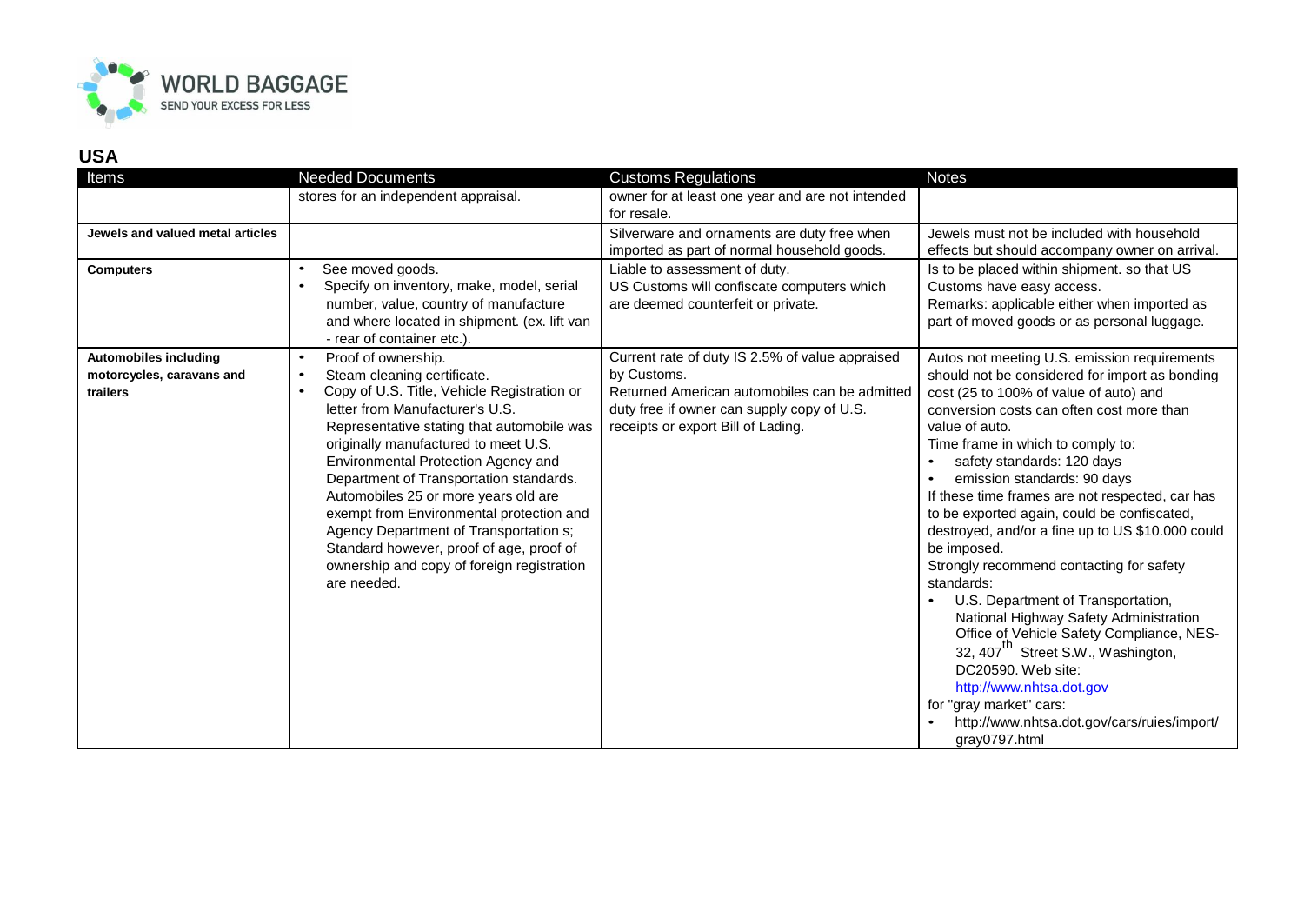

| Items                       | <b>Needed Documents</b>                                                    | <b>Customs Regulations</b>                                                                                                                                                                                                                                                                                                                                                                                                                                                                                                                                 | <b>Notes</b>                                                                                                                                                                                                                                                                                                                   |
|-----------------------------|----------------------------------------------------------------------------|------------------------------------------------------------------------------------------------------------------------------------------------------------------------------------------------------------------------------------------------------------------------------------------------------------------------------------------------------------------------------------------------------------------------------------------------------------------------------------------------------------------------------------------------------------|--------------------------------------------------------------------------------------------------------------------------------------------------------------------------------------------------------------------------------------------------------------------------------------------------------------------------------|
|                             |                                                                            |                                                                                                                                                                                                                                                                                                                                                                                                                                                                                                                                                            | Emission standards:<br>U.S. Environmental Protection Agency,<br>Office of Air, Noise & Radiation,<br>Washington, DC 20460<br>prior to shipment, for particular current<br>regulations.<br><b>IMPORTANT</b><br>Non-conforming autos must be shipped<br>separately so that they clearance of moved goods<br>will not be delayed. |
| <b>Boats</b>                | Not subject to above emission rules.                                       | Duty free if part of household effects, owned with<br>a minimum of one year and not for re-sale.                                                                                                                                                                                                                                                                                                                                                                                                                                                           |                                                                                                                                                                                                                                                                                                                                |
| Wine and liquor             | Descriptive inventory.<br>$\bullet$<br>License may be needed.<br>$\bullet$ | Subject to various duty rates and taxes.                                                                                                                                                                                                                                                                                                                                                                                                                                                                                                                   | Do not recommend importing. Some states<br>forbidden entry and Customs will confiscate.                                                                                                                                                                                                                                        |
| <b>Plants and foodstuff</b> |                                                                            | Plants: Not allowed<br>Food: No meat or meat by-products.<br>Any shipment arriving at any USA sea or<br>airport since 12/12/03, any foodstuffs<br>contained in the shipment must have been<br>pre-cleared before commencement of the<br>shipment.<br>Shippers must present the authorities with<br>advance notice of Human and Animal food<br>shipments. This can be done by accessing<br>the following website<br>http://www.fda.gov/oc/bioterrorism/bioact.htm<br>Once all the details of a shipment are<br>reported the FDA will provide a registration | Omitting to provide the authorities with the<br>required information may result in delays,<br>cahrges or even seizure of the shipment by the<br>government.                                                                                                                                                                    |